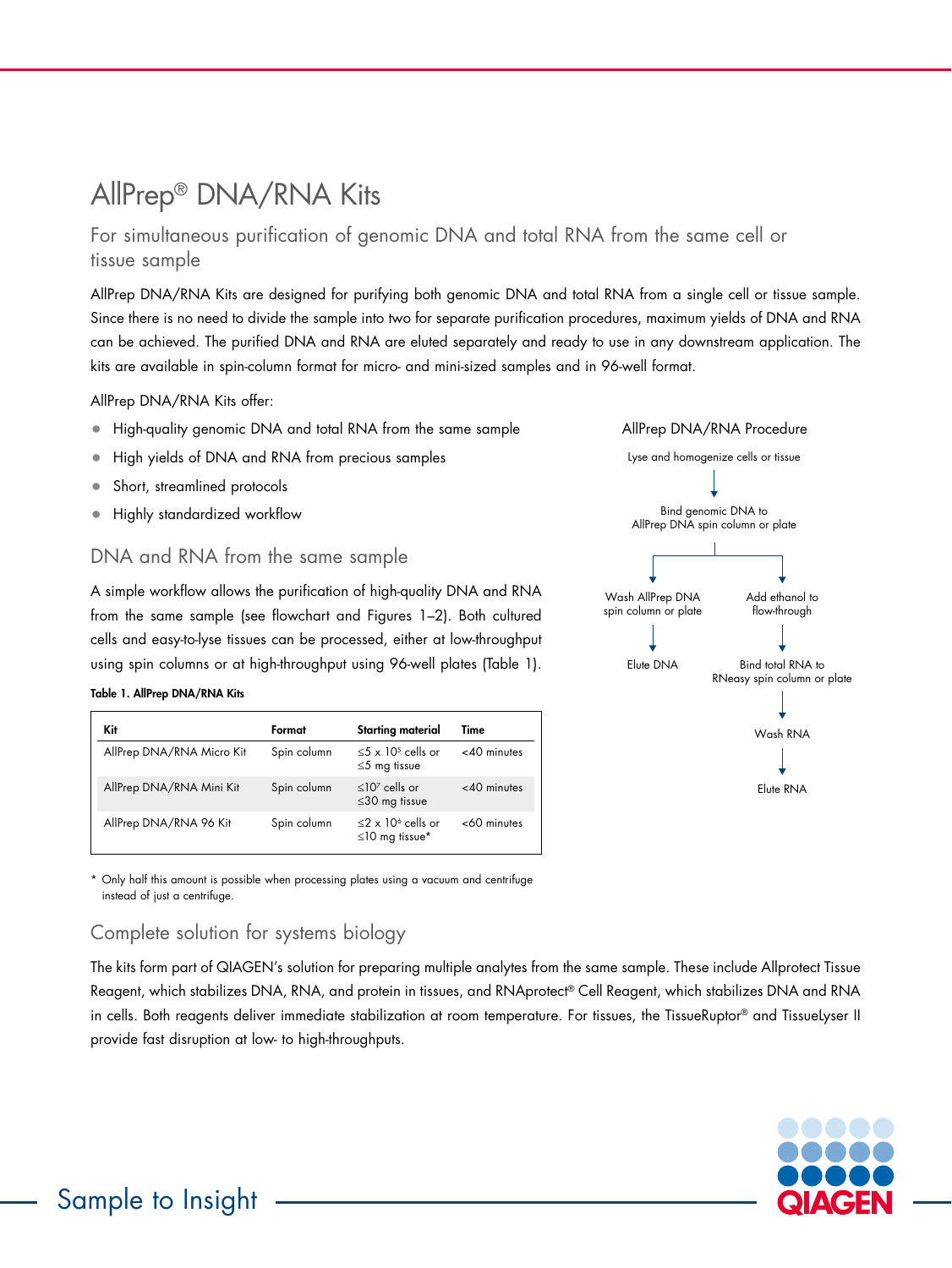

Figure 1. Simultaneous purification of genomic DNA and total RNA. Genomic DNA and total RNA were purified from 10 mg samples of rat liver using the AllPrep DNA/RNA Mini Kit. A Purified DNA samples were analyzed on a 0.8% agarose gel. B Purified RNA samples were analyzed on a 1.2% formaldehyde agarose gel. M: markers.



Figure 2. High-quality total RNA. Total RNA was purified from 1 x 10<sup>6</sup> Jurkat cells using the AllPrep DNA/RNA Mini Kit and analyzed on the Agilent® 2100 bioanalyzer. The RIN value was 10, indicating intact RNA. M: marker; 18S: 18S rRNA; 28S: 28S rRNA.



Figure 3. Multiplex PCR of 8 targets. Genomic DNA was purified from mouse tissues using the AllPrep DNA/RNA Mini Kit. Multiplex PCR of 8 targets (192–1953 bp; GC content in the range of 19–61%) was performed using 100 ng DNA per sample. M: markers; NTC: no template control; Li: liver; K: kidney; Lu: lung.

## AllPrep DNA/RNA Micro and Mini Kits

The AllPrep DNA/RNA Micro Kit is specially designed for purifying genomic DNA and total RNA from very tiny samples, including lasermicrodissected cryosections. For larger samples, the AllPrep DNA/RNA Mini Kit is the kit of choice.

Benefits of AllPrep DNA/RNA Micro and Mini Kits:

- Processing of individual samples in less than 40 minutes
- DNA and RNA from the same precious sample
- Maximum yields even from tiny samples
- High-quality DNA and RNA for any application

The purified genomic DNA has an average length of 15–30 kb (Figure 1), depending on homogenization conditions, and is well suited for any .<br>application, including Southern, dot, and slot blot analyses, DNA methylation analysis, PCR and multiplex PCR (Figure 3). The purified total RNA is ready to use in any application, such as RT-PCR, real-time RT-PCR, differential display, cDNA synthesis, Northern, dot, and slot blot analyses and microarray analysis (Figure 4). . .g... ت slot bl  $\overline{1}$  s, in volument, you, you stor blo



Figure 4. Wide dynamic range. Genomic DNA and total RNA were purified from 10-fold Tigue 4: Whe dynamic range: Oenomic DTVA and fold KTA were purified nom TO-lold<br>serial dilutions of rat kidney homogenate using the AllPrep DNA/RNA Micro Kit; at each dilution, DNA was purified from duplicates, and RNA was purified from 4 replicates. ∆Rn A Real-time PCR analysis of the Pgk1 gene and B real-time RT-PCR analysis of the Jun transcript showed reliable quantification over a wide dynamic range, from 5 mg down to 50 ng tissue.

Other AllPrep Kits in spin-column format are also available. For systems biology applications, the AllPrep DNA/RNA/Protein Mini Kit provides simultaneous purification of DNA, RNA and protein from cells and tissues. For gene expression analysis experiments, the AllPrep RNA/Protein Kit is the ideal solution, allowing purification of RNA and native protein from cultured cells.  $\sim$  $\frac{1}{10}$   $\frac{1}{10}$ urrep, applice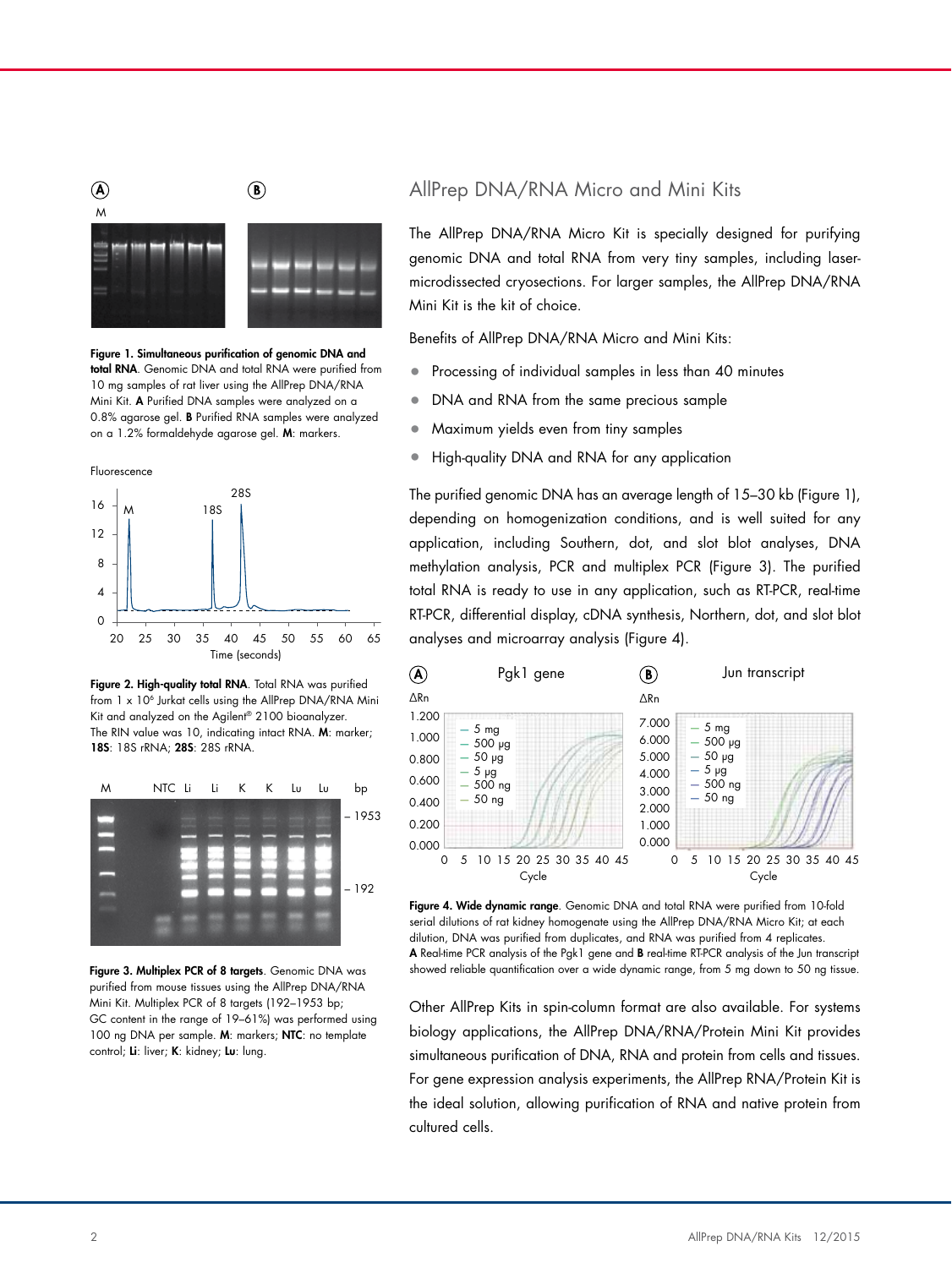### AllPrep DNA/RNA 96 Kit

The AllPrep DNA/RNA 96 Kit is well suited for high-throughput purification of genomic DNA and total RNA from up to 96 samples. The 96-well purification plates of the kit are rapidly and conveniently processed using either a centrifuge or a combination of vacuum and centrifuge.\*

Benefits of the AllPrep DNA/RNA 96 Kit:

- Processing of 96 samples in less than 60 minutes
- DNA and RNA from the same sample
- Streamlined protocols for 96-well plates
- Highly reproducible DNA and RNA yields

By allowing the analysis of DNA and RNA from the same sample, the AllPrep DNA/RNA 96 Kit is the ideal tool for sample preparation in genomics and systems biology. Efficient purification of high-quality DNA and RNA from different tissue types is achieved (Figures 5–6 and Table 2), and without the need for additional RNase or DNase digestion (Figure 7).

> Figure 5. Reproducible purification of DNA and RNA in 96-well format. Genomic DNA and total RNA were purified from mouse tissues using the AllPrep DNA/RNA 96 Kit. A Purified DNA samples were analyzed on a 0.8%

agarose gel. B Purified RNA samples were analyzed on a 1.2% formaldehyde agarose gel. M: GelPilot® Lambda *Hin*dIII

Marker.



#### Table 2. High-quality RNA from tissues

| <b>Rat tissue</b> | <b>RIN</b> value |
|-------------------|------------------|
| Liver             | 9.4              |
| Lung              | 9.5              |
| Spleen            | 9.6              |
| Thymus            | 10.0             |
|                   |                  |



Figure 6. High-quality DNA for reliable multiplex PCR analysis. Genomic DNA was purified from mouse tissues using the AllPrep DNA/RNA 96 Kit. Six targets (195–1150 bp) were amplified by multiplex PCR and then analyzed on the QIAxcel system. Li: liver; Ki: kidney; Lu: lung; In: intestine; Sp: spleen; NTC: no template control (shows upper and lower markers).



Figure 7. RNA with no genomic DNA contamination. Total RNA was purified from rat kidney using the AllPrep DNA/RNA 96 Kit. Real-time RT-PCR analysis of the PGK1 transcript was performed using a primer–probe set that could amplify and detect both mRNA and genomic DNA sequences. The flat amplification plot for the no RT control (–RT) indicates the absence of genomic DNA.

For processing of QIAGEN® 96-well plates, the QIAvac 96 vacuum manifold and the QIAGEN 96-Well-Plate Centrifugation system are available (see back page for ordering information).